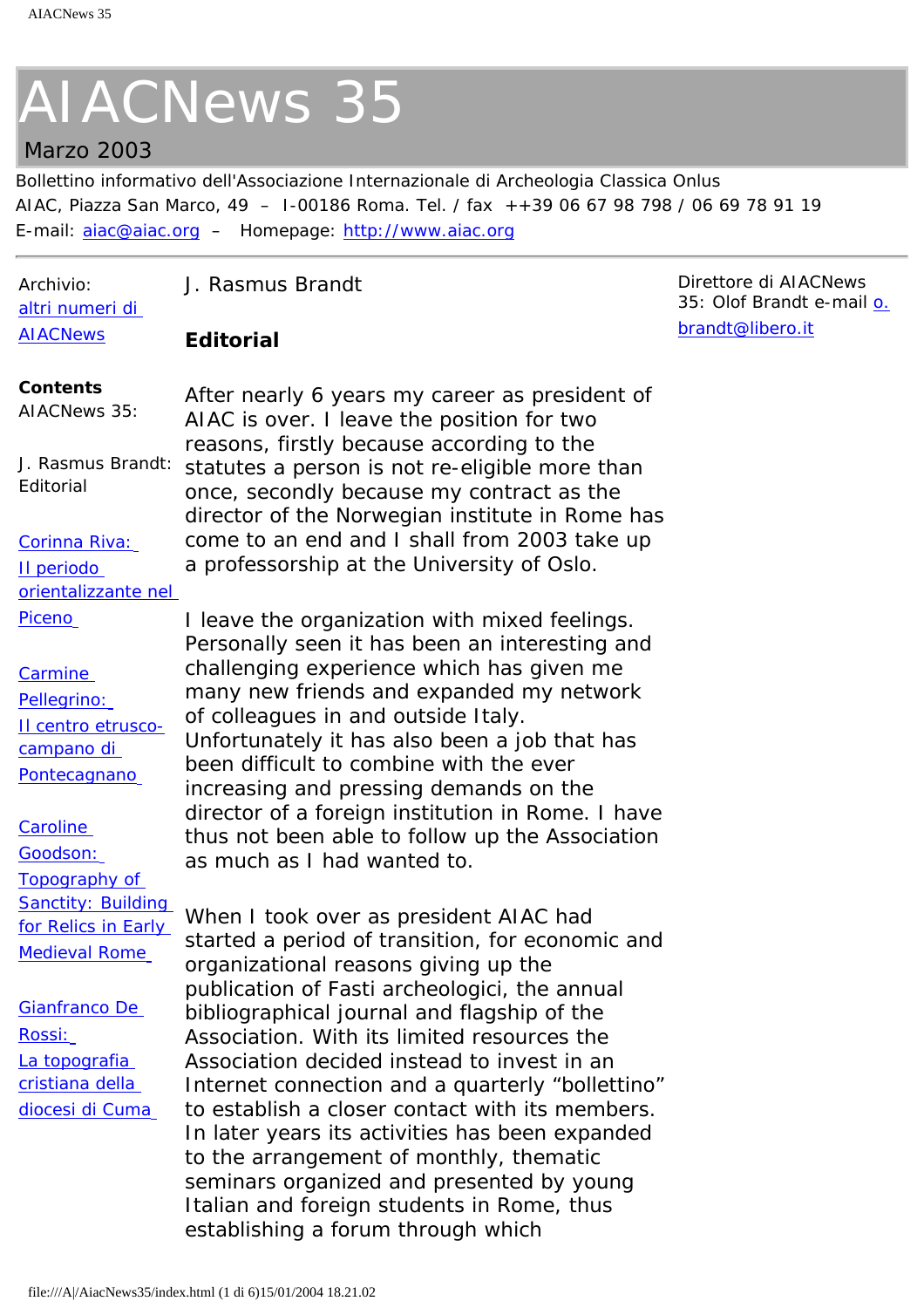international networks among the younger generation of scholars can be created.

AIAC has in recent years also taken firm stands in a few cases regarding the administration of the cultural heritage in Rome and its hinterland. The public manifestation of opinion can at times create uncomfortable feelings among members, so the ideal situation would be if the Association could become a consultant, rather than opinion maker to controversial heritage questions.

In the future it will be important for AIAC to establish closer ties with other national and international archaeological associations, an idea I have been contemplating for some time, but not found time and energy to put into effect. Likewise it may be time to look at AIAC's organization to see if it can be improved and made more international.

One model could be to connect the election of the board to the International Congress of Classical Archaeology, in which case the congress ought to be arranged every three, and not every five years, as now. Such a change would establish a closer contact between AIAC and its members, and perhaps also contribute to the creation of closer contacts between classical archaeologists across the many specialized fields in our discipline. Could the Congress in Harvard/ Boston in August be used as a forum to discuss the future of AIAC?

I will use this occasion to thank all members for the support they have given AIAC through their membership. Furthermore I want to thank the board and the staff of the office for many years of pleasant and profitable collaboration. And, lastly, I am very happy to see that my two colleagues and friends in the presidency, Paolo Liverani and Lisa Fentress, has taken over as respectively president and vicepresident, now assisted by Olof Brandt from the Swedish institute as secretary. The Association is absolutely in good hands.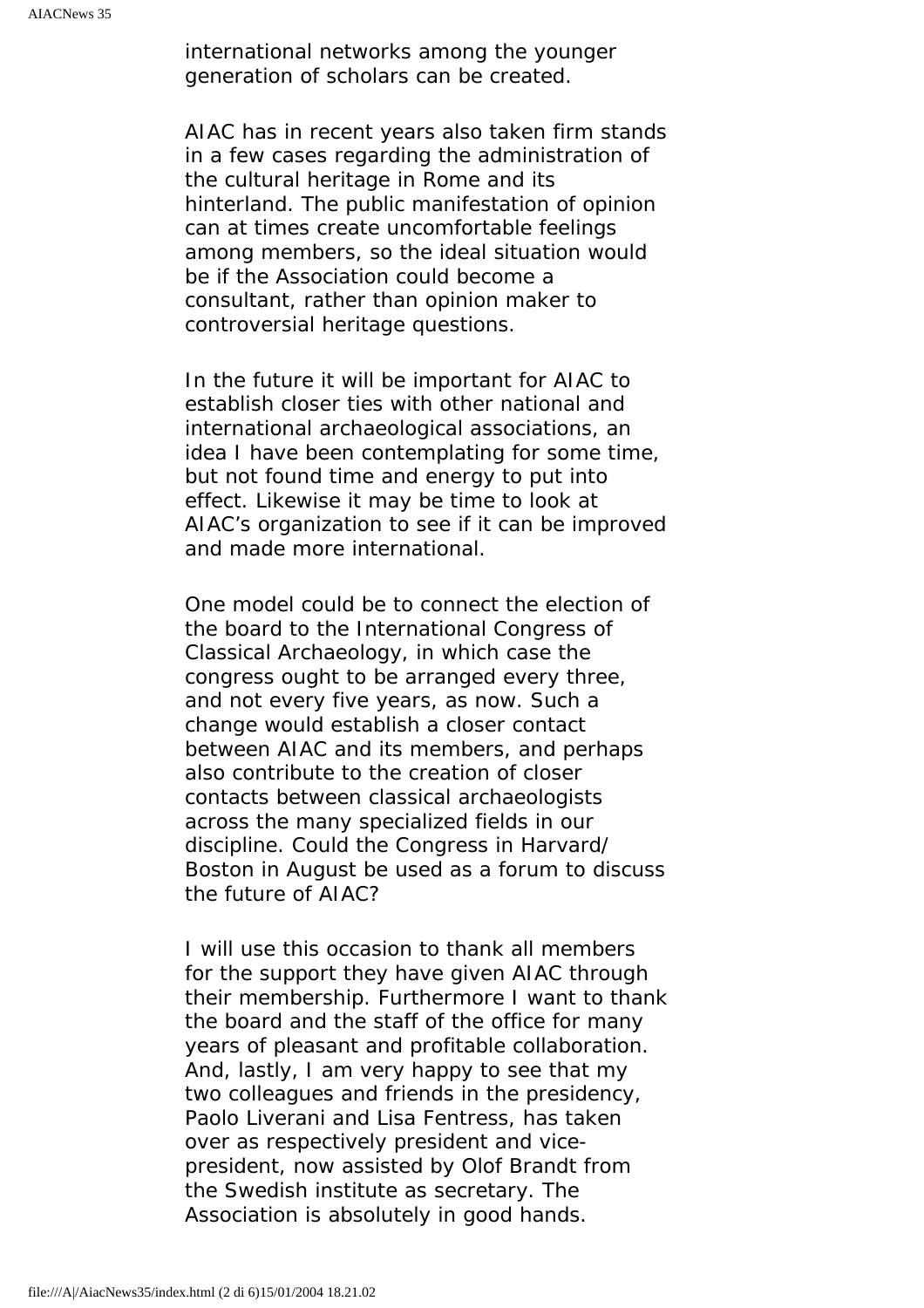### **Activities of AIAC 2000-2002:**

*XV International Congress of Classical Archaeology at Amsterdam, 1998*

The acts of the XV International Congress of Classical Archaeology, patronized by AIAC, was promptly published by the organizers of the event, in two volumes in the Allard Pierson Series 12 in the spring 2000.

### *XVI International Congress of Classical Archaeology at Cambridge/Boston, 2003*

AIAC has, in close collaboration with the organizers, followed the preparations of the XVI International Congress of Classical Archaeology, to be arranged by Harvard University Art Museums (Cambridge/Boston) Aug. 23-26, 2003. The theme for the congress, suggested by the organizers and approved by AIAC, is: Common grounds – the integration of archaeology, arts, science and the humanities.

### *XVII International Congress of Classical Archaeology, 2008*

The board has approached a few potential organizers for the XVII International Congress of Classical Archaeology in the year 2008. The board hopes to be able to present the chosen candidate at the closing of the Cambridge/ Boston congress. The aim of the board is to bring the conference back to the Mediterranean area.

### *AIAC News*

In 1994 the first issue of AIAC News - Bollettino informativa dell'AIAC was published and it has since then been published regularly four times a year, at occasions as double issues. During the period of the present board nos. 22-34 have been published. The bulletin (8 pages per issue), has contained articles on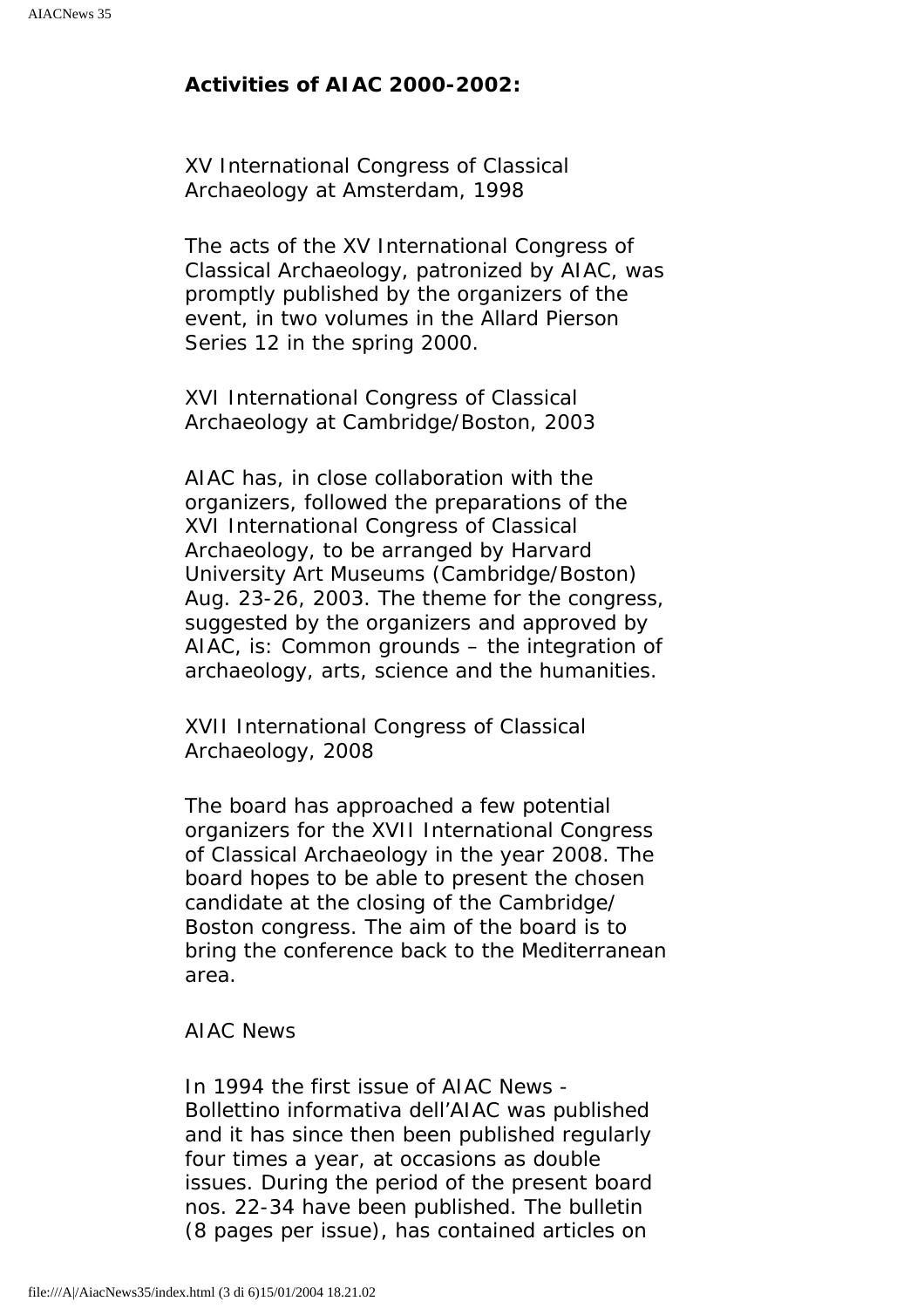ongoing archaeological research, excavations, conferences, museums, exhibitions, research projects, legislation on cultural heritage, news from AIAC, etc. Members are invited to send their contributions. J. Rasmus Brandt has been responsible editor, assisted by Walter Valentini.

AIACNews 35 is co-edited by by J.R. Brandt and Olof Brandt (Istituto Svedese di Studi Classici), after which Nathalie de Haan (Istituto Olandese) will take over as the new responsible editor.

#### *AIACNet - Internet Homepage*

In 1997 AIAC went on Internet with its own Homepage.

In this, aimed to be a useful working tool for all interested in classical archaeology, can be found information about the association, its statutes, AIAC News articles, links to a large number of other homepages (museums and monuments, excavations, institutions, etc), and three "What's on"-agendas, one for activities in the archaeological field in Rome (Agenda Archeologica di Roma), one for all other cultural activities in Rome (Agenda Culturale di Roma, in collaboration with "Unione internazionale degli istituti di archeologia, storia e storia dell'arte in Roma"), one for archaeological activities in Athens, and one for activities in the archaeological field in Italy.

Within the limits of its financial resources the homepage has been gradually expanded during the present board and can now on average count over 100 visits per day.

#### *Incontri AIAC*

In 2000 the board promoted an initiative of monthly conferences, called Incontri AIAC. The aim was to create a forum for young Italian and foreign doctoral students in Rome, in which they could present their works in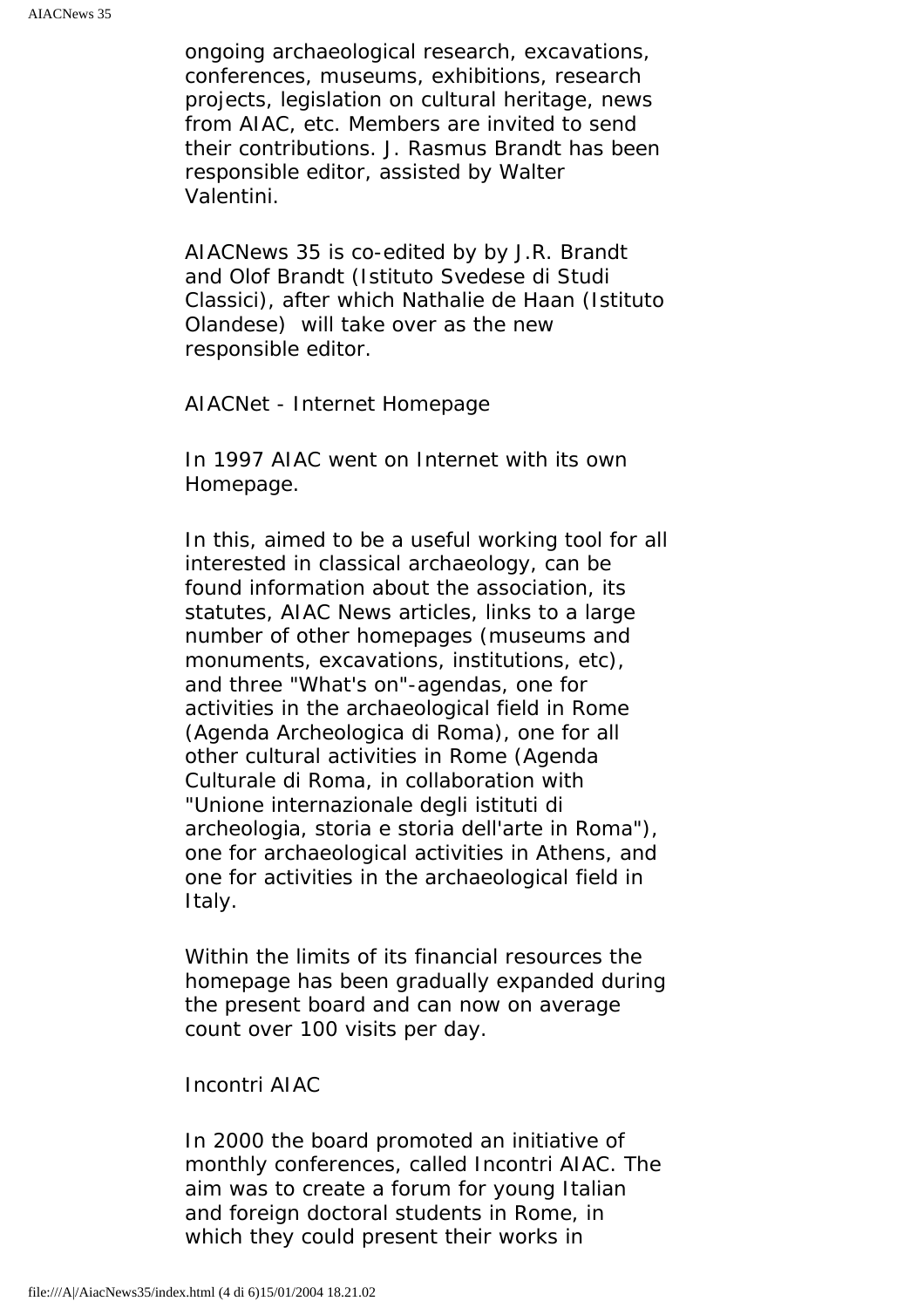progress to a wider public. The first cycle of conferences took place in 2000/2001, the third cycle of conferences is now under way.

The conferences are arranged thematically with 2-4 speakers each time and they are headed by a discussant. The organizing committee is composed of the young scholarss under the auspices of AIAC, the brunt of the organisation in these three years taken by Tessa d'Alessio, doctoral student at Università degli studi di Roma ("La Sapienza"). Member institutes have graciously offered conference facilities.

*Premio AIAC*

In 2001 AIAC announced for the first time a prize of 5.000 Euro to young scholars to the support of publication costs of a scientific monograph in the field of classical archaeology. Seven works were received from scholars from Italy, England, United States, and Canada and the jury was composed by Paolo Liverani, Stephane Verger, and Sergio Rinaldi Tufi, with Tony King as external consultant.

The prize was won by Michael MacKinnon for his thesis, Animal Production and Consumption in Roman Italy: integrating the Zooarchaeological and Ancient Textual Evidence. The work is now under publication as a supplement volume to Journal of Roman Archaeology. The jury evaluated also the works of Amy C. Smith, Political Personifications in Classical Athenian Art, and of Gabriele Cifani, Storia di una frontiera. Dinamiche territoriali nella media valle tiberina dal villanoviano alla conquista romana, worthy of publication.

 It is the intention of the board to institute the prize as a returning event, within the financial possibilities of AIAC (see below)

#### *Corpus Signorum Imperi Romani*

At the International Congress of Classical Archaeology in Paris in 1963 AIAC took the initiative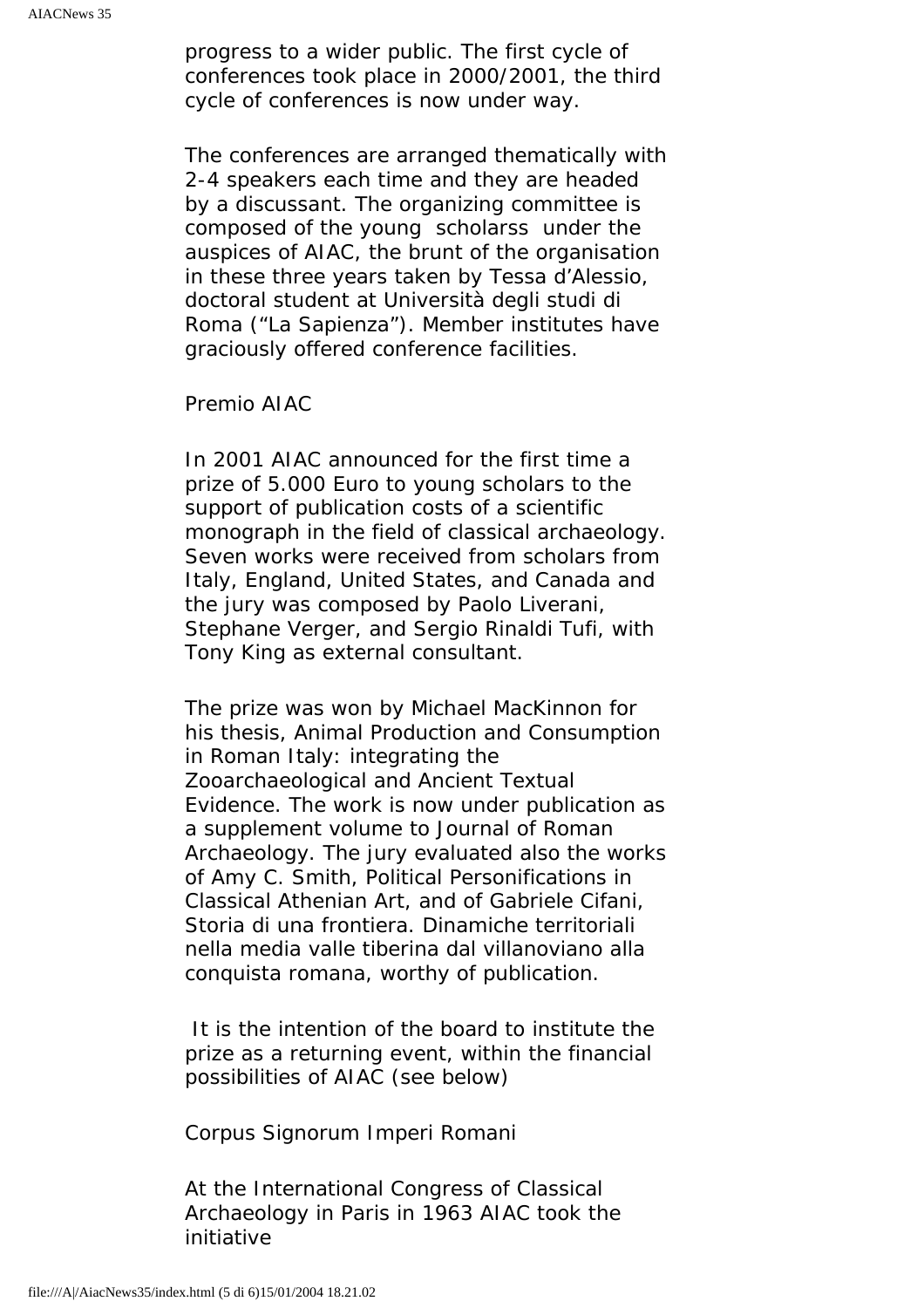to create a Corpus, divided by land and provinces, of well documented and illustrated catalogues of Roman sculpture produced and found in various regions of the Roman Empire. In 2001, patronized by AIAC, the first two volumes of sculpture in Spain was published, followed by a third volume in 2002, bringing the total of volumes of the Corpus to 72. The Spanish volumes were presented at a manifestation at Escuela Española de Historia y Arqueolgía en Roma in collaboration with AIAC in January 2002.

#### *Various*

1. As communicated in the last triennial report AIAC has since 1997 been engaged in legal battles against the Italian State which wants to appropriate the association's offices in Palazzo Venezia. In 1997 AIAC won the first legal case; in 1999 AIAC won another legal case, this time for a postulated non-paid astronomical accumulated rent for its offices, a case that was reopened in 2001 with a reduced claim. Also this case was just recently won by AIAC, but the motivation for the verdict has not yet been presented. This long period of legal cases brought against the association has, due to lawyer's fees, inflicted some economical difficulties on AIAC, and thus reduced some of its activities in the last few years.

2. In 2000 AIAC took officially firm stands against a plan to put an iron fence around Pantheon in Rome, and in 2001 it supported an initiative to have land around Trajan's Portus at Ostia made accessible to visitors.

I should like to use this opportunity to thank the presidency, the board members, and the office staff for a pleasant and constructive collaboration in the three years' period now approaching its end.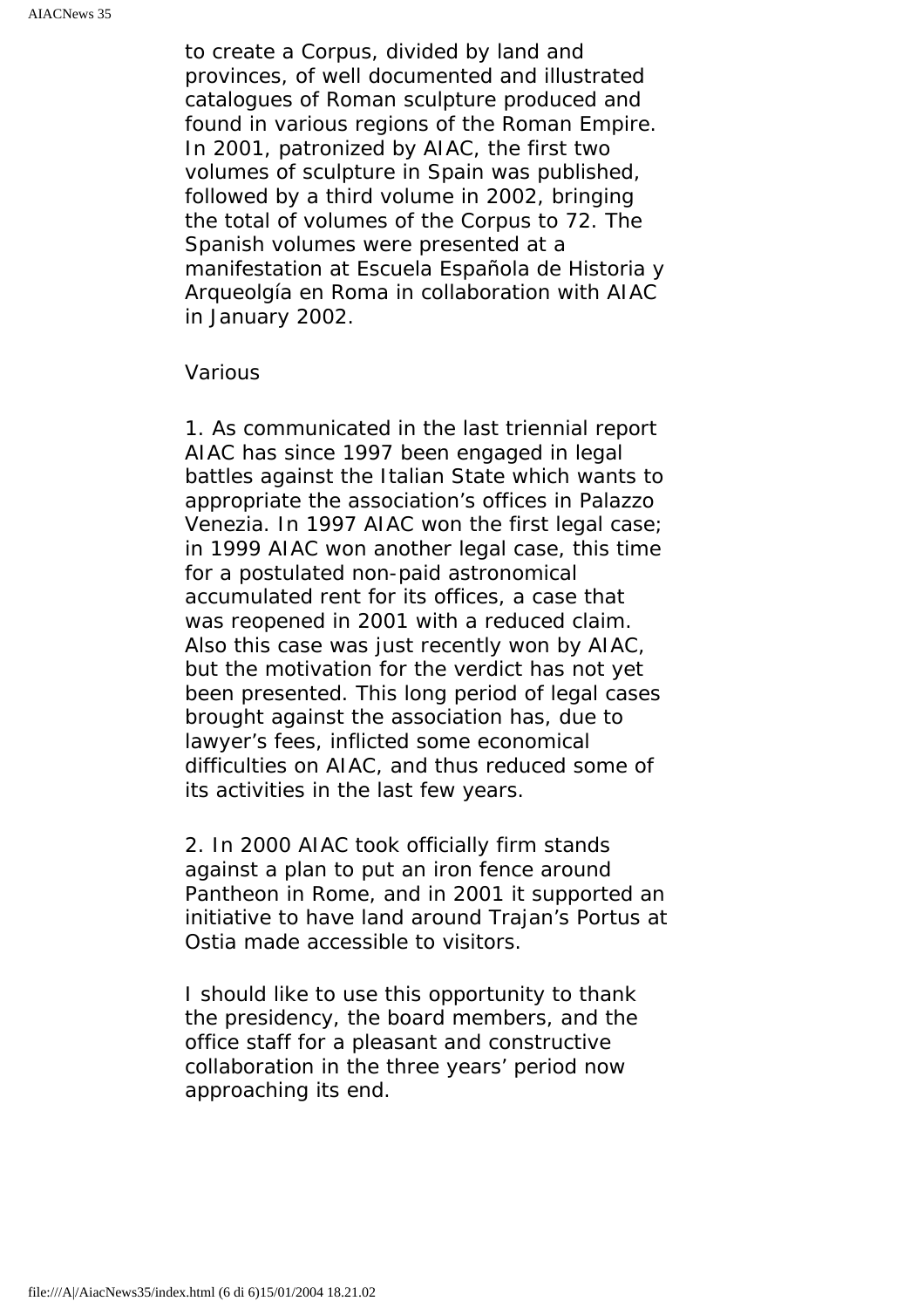## <span id="page-6-0"></span>Marzo 2003

Bollettino informativo dell'Associazione Internazionale di Archeologia Classica Onlus AIAC, Piazza San Marco, 49 – I-00186 Roma. Tel. / fax ++39 06 67 98 798 / 06 69 78 91 19 E-mail: [aiac@aiac.org](mailto:aiac@aiac.org) – Homepage: [http://www.aiac.org](http://www.aiac.org/)

| Archivio:       | Corinna Riva                                                            |
|-----------------|-------------------------------------------------------------------------|
|                 | altri numeri di British School at Rome & St. John's College, Oxford, UK |
| <b>AIACNews</b> | e-mail: corinna.riva@st-johns.oxford.ac.uk                              |

#### **Contents** [AIACNews 35:](#page-0-0) **Periodo orientalizzante nel Piceno. Progetto di ricognizione nell'alta valle dell'Esino**

Direttore di **AIACNews** 35: Olof Brandt e-mail [o.](mailto:o.brandt@libero.it) [brandt@libero.](mailto:o.brandt@libero.it) [it](mailto:o.brandt@libero.it)

[J. Rasmus](#page-0-0)  [Brandt:](#page-0-0) **[Editorial](#page-0-0)** 

(Universita' di Oxford in collaborazione con la Soprintendenza Archeologica delle Marche)

(Incontri dell'AIAC 14 ottobre 2002)

Corinna Riva: Il periodo orientalizzante nel Piceno L'obiettivo primario del progetto di ricognizione nell'alta valle del fiume Esino è la ricostruzione storico-archeologica del paesaggio e dello sviluppo di occupazione dell'uomo e degli insediamenti nel comune di Fabriano in provincia di Ancona.

**[Carmine](#page-9-0)** [Pellegrino:](#page-9-0)

[Il centro](#page-9-0)  [etrusco](#page-9-0)[campano di](#page-9-0) **[Pontecagnano](#page-9-0)** 

**[Caroline](#page-12-0)** [Goodson:](#page-12-0) [Topography of](#page-12-0)  Sanctity: [Building for](#page-12-0)  [Relics in Early](#page-12-0) [Medieval](#page-12-0) [Rome](#page-12-0)

[Gianfranco De](#page-15-0) [Rossi:](#page-15-0) La topografia [cristiana della](#page-15-0)  [diocesi di](#page-15-0) **[Cuma](#page-15-0)** 



*(Cliccare per ingrandire)*

L'alta valle dell'Esino rappresenta una zona di profonda interazione culturale tra i versanti adriatico e tirrenico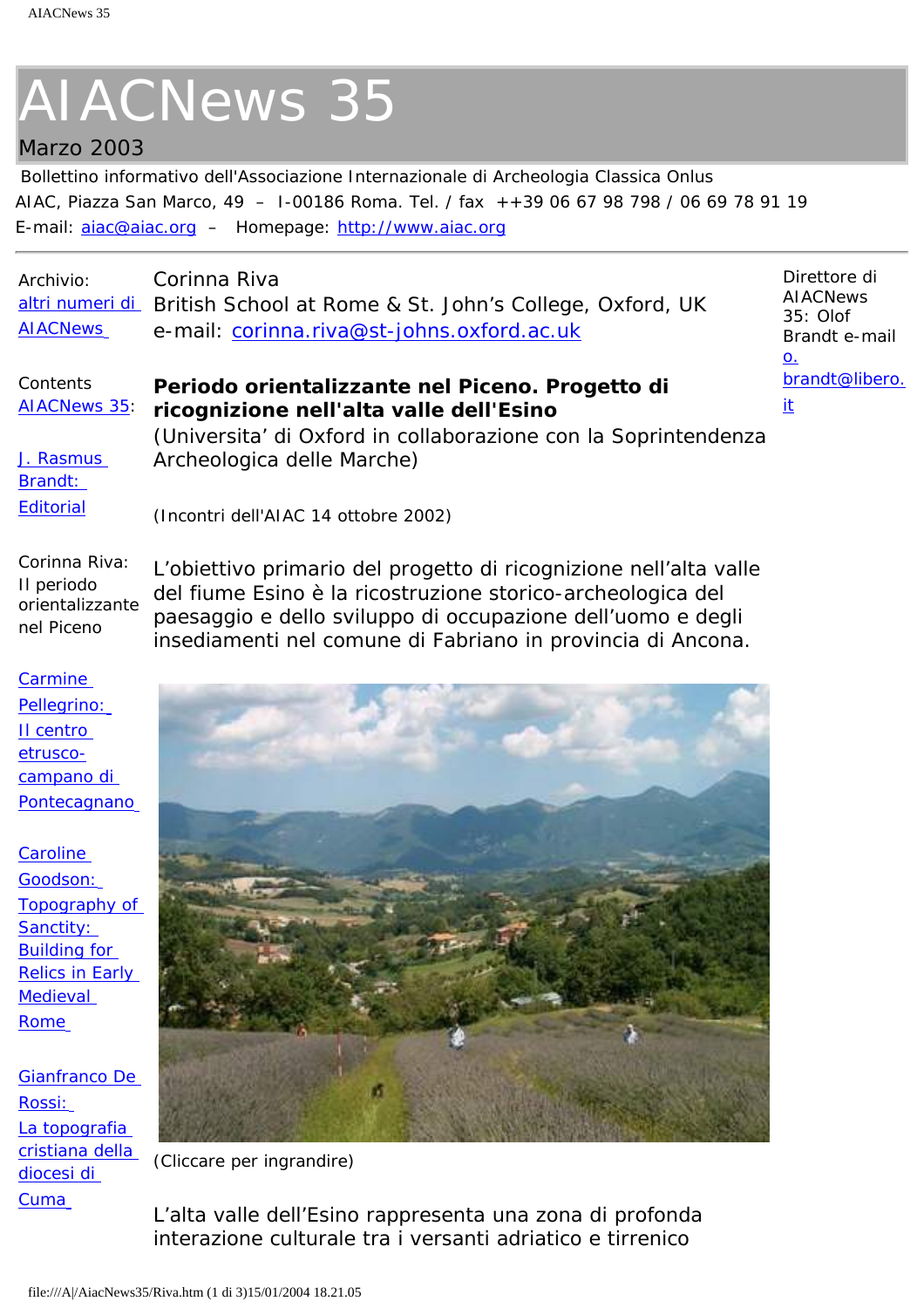dell'Italia centrale. L'area che circonda il centro moderno di Fabriano è adiacente a importanti vie di comunicazione transappenniniche che costituirono luoghi di intenso scambio tra diversi gruppi etnici e culturali sin dalla preistoria.

Durante il primo millennio a.C. la valle è culturalmente definita area picena. Contatti con l'Etruria tirrenica fiorirono durante il periodo orientalizzante. Più tardi, nel periodo arcaico, la vicinanza dell'area picena col mondo greco è attestata dalla fondazione della colonia siracusana di Ancona; allo stesso tempo, nella valle si ritrovano le piu' antiche testimonianze di presenze di gruppi di galli senoni, datate al terzo quarto del IV secolo a. C. Nei periodi tardo-repubblicano e imperiale due insediamenti del fabrianese, Attidium e Tuficum, sono noti come municipia. Nella tarda antichità la zona diventa area di confine del territorio sotto il controllo bizantino, mentre nel medioevo Fabriano si sviluppa quale centro principale nel territorio in seguito all'abbandono di Attidium e Tuficum.

Il territorio dell'alta valle dell'Esino non è mai stato oggetto di studio sistematico. In passato e fino ad oggi, le ricerche sul campo sono state saltuarie e hanno privilegiato per lo piu' siti di natura funeraria, ignorando la relazione archeologica tra questi e contesti relativi ad insediamento (ad es. Landolfi 1982: 116-119). Poco o nulla sappiamo degli insediamenti piceni e pre-romani, nè della storia dei muncipi romani o il rapporto tra questi ultimi e il paesaggio rurale. Rimarra' pertanto da chiarire, come obiettivo finale, l'impatto dei legami culturali e politici tra gli insediamenti dell'area e delle trasformazioni di tali legami in diversi periodi storici.

Spettacolari e sporadici ritrovamenti furono effetuati alla fine del novecento e agli inizi del secolo scorso. Le scoperte più notevoli sono costituite dalle tombe orientalizzanti ritrovate all'interno di quello che è oramai il moderno tessuto urbano di Fabriano e alcuni ritrovamenti epigrafici fatti durante ricerche poco documentate nelle aree urbane di Attidium e Tuficum (Marconi 1935). Le iscrizioni confermano lo status di municipium di questi ultimi centri ma contribuiscono poco alla conoscenza del loro sviluppo (Mercando et al. 1981; Marengo 1994). Alcune occasionali ricerche, per lo più inedite, delle fasi preistoriche, protostoriche e romane di Attidium furono eseguite durante il secolo scorso: tra le piu' importanti, la lunga sequenza stratigrafica che testimonia una continuità di presenze dal neolitico finale, bronzo, fino alle fasi picene e romane (Lollini 1959, Annibaldi 1960), e lo scavo di terme romane di II secolo d. C. (Virzi' 1991). Alcuni ritrovamenti sporadici confermano l'occupazione umana in Attidium sin dal neolitico (Alfieri 1987).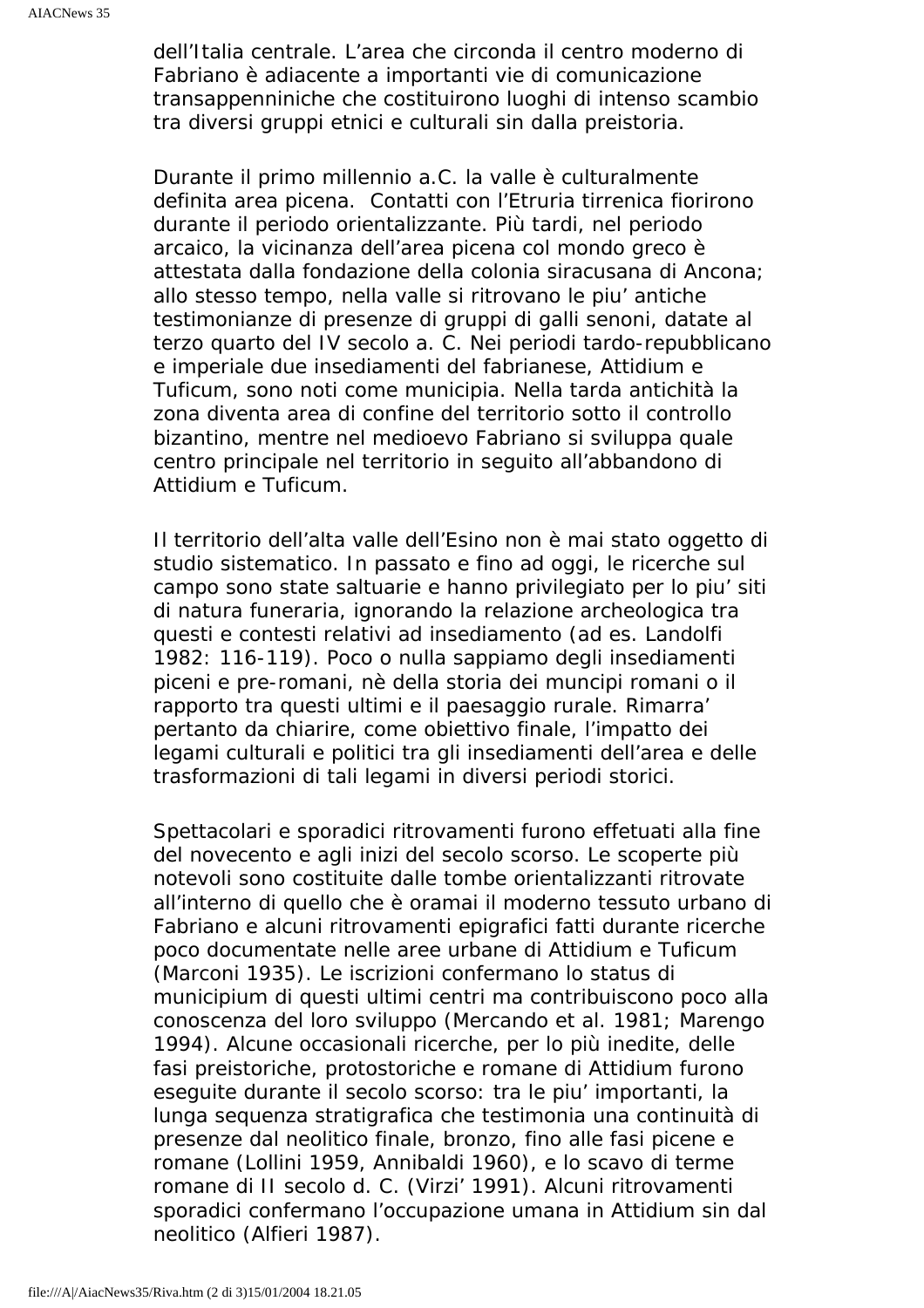Il progetto di ricognizione, intrapreso nell'agosto 2002 con una prima stagione pilota da chi scrive e dai dott.ri John Pearce e Maria Pretzler dell' Università di Oxford in collaborazione con la Soprintendenza Archeologica delle Marche, mira a situare questi pochi eppure notevoli dati che abbiamo del fabrianese all'interno di una ricostruzione sistematica e multi-fase del paesaggio. Tale ricostruzione prevede l'analisi della distribuzione e gerarchia dei siti archeologici, la loro funzione e importanza all'interno del paesaggio, nonchè le relazioni esistenti tra abitati e altri tipi di contesti archeologici (rituali, religiosi, funerari, industriali/ artigianali).

I risultati di tale ricerca verranno inseriti nella Carta Archeologica regionale redatta dal Centro dei Beni Culturali della Regione Marche.

Alfieri 1987 Un bronzetto italico del fabrianese. In Picus VII 1987: 139-142.

Annibaldi G. 1960 Attiggio di Fabriano (Umbria, Ancona). Scoperte. In Fasti Archeologici XV 1960 [1963], n. 2414.

Landolfi M. 1982 La ceramica attica figurata nelle Marche: mostra didattica. Museo Archeologico Nazionale di Ancona.

 Lollini D. 1959 Attiggio di Fabriano (provincia di Ancona). Notiziario. Scoperte e scavi in Italia durante il 1959. In Rivista di Scienze preistoriche XIV, 1-4: 320.

Marconi P. 1935 La Cultura orientalizzante nel Piceno. In MonAntLincei XXXV (1933): 265-450.

Marengo, S. M. 1994. Regio VI. Umbria. Attidium. In Supplementa Italica Nuova Serie 12, Rome: Quasar, 11-30.

Mercando L. et al. (Brecciaroli Taborelli L. & Paci G.) 1981 Forme di insediamento nel territorio marchigiano in eta' romana: ricerca preliminare. In A. Giardina & A. Schiavone (a cura di) Societa' romana e produzione schiavistica: 311-347.

Virzi' R. 1991 Fabriano (AN). Localita' Attiggio: impianto termale. In Scavi e Ricerche nelle Marche Urbino: 47-48.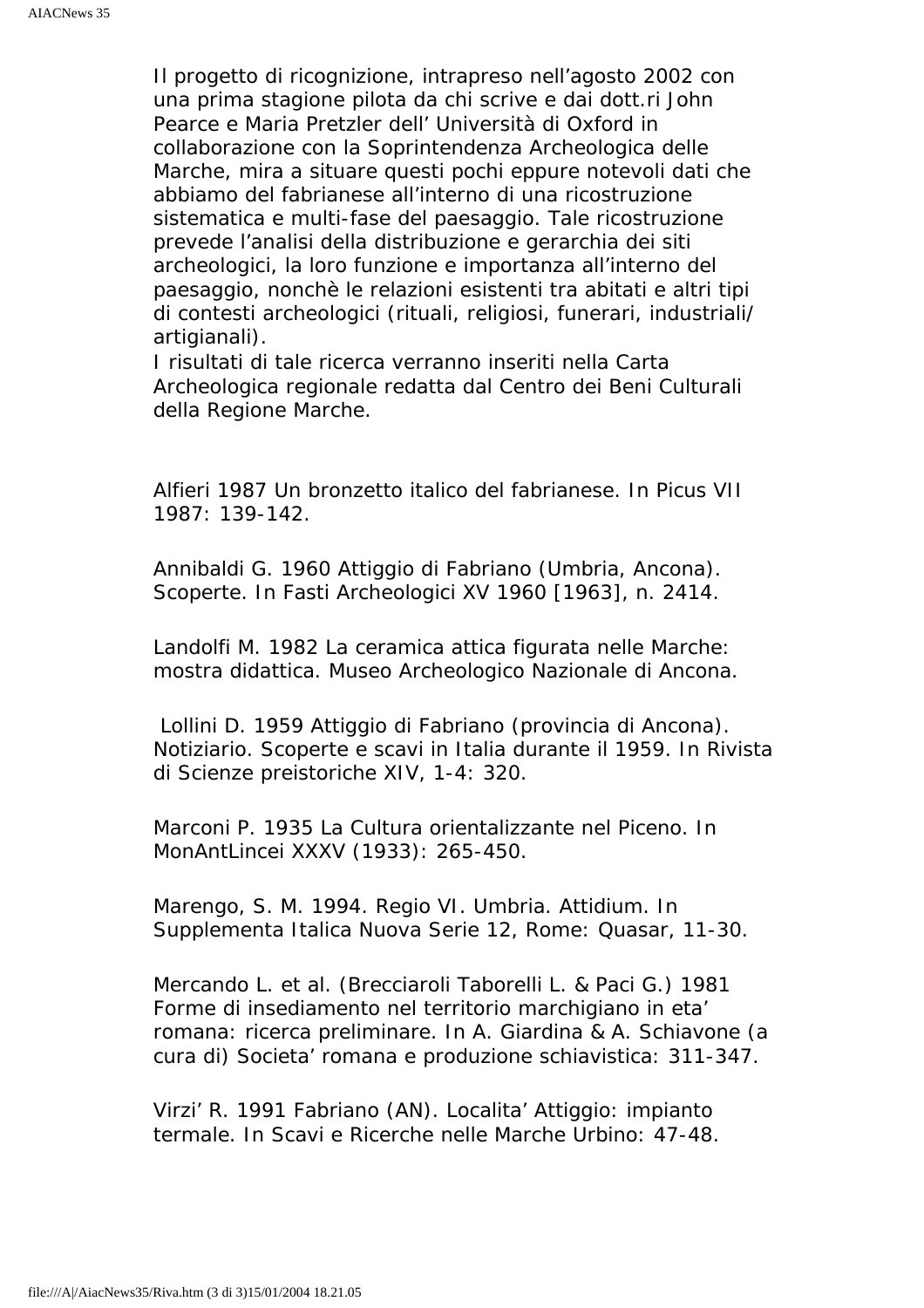# <span id="page-9-0"></span>Marzo 2003

Bollettino informativo dell'Associazione Internazionale di Archeologia Classica Onlus AIAC, Piazza San Marco, 49 – I-00186 Roma. Tel. / fax ++39 06 67 98 798 / 06 69 78 91 19 E-mail: [aiac@aiac.org](mailto:aiac@aiac.org) – Homepage: [http://www.aiac.org](http://www.aiac.org/)

Archivio: [altri numeri di](file:///A|/Archivio.html) e-mail: [carmineca@libero.it](mailto:carmineca@libero.it) **[AIACNews](file:///A|/Archivio.html)** Carmine Pellegrino

(Incontri dell'AIAC 14 ottobre 2002)

Picentino ed il torrente Frestola (fig. 1).

Contents **AIACNews Il centro etrusco-campano di Pontecagnano: elementi di topografia dell'insediamento tra la Prima Età del Ferro e l'Orientalizzante**

> Il sistema insediativo – abitato e necropoli – del centro etrusco-campano di Pontecagnano è compreso tra il fiume

Direttore di **AIACNews**  $35:$  Olof Brandt e-mail [o.](mailto:o.brandt@libero.it) [brandt@libero.](mailto:o.brandt@libero.it) [it](mailto:o.brandt@libero.it)

[35](#page-0-0):

[J. Rasmus](#page-0-0) [Brandt:](#page-0-0)  **[Editorial](#page-0-0)** 

**[Corinna](#page-6-0)** [Riva:](#page-6-0)

[Il periodo](#page-6-0) [orientalizzante](#page-6-0) [nel Piceno](#page-6-0)

Carmine Pellegrino: Il centro etruscocampano di Pontecagnano

**Caroline** [Goodson:](#page-12-0) [Topography of](#page-12-0) [Sanctity:](#page-12-0) [Building for](#page-12-0) [Relics in Early](#page-12-0)  **Medieval** [Rome](#page-12-0)



[Gianfranco De](#page-15-0)  *Fig. 1 Elaborazione della foto-lettura di A. Rossi (cliccare per ingrandire)* [Rossi:](#page-15-0) [La topografia](#page-15-0) *B: aree di necropoli identificate dalle prospezioni Lerici* [cristiana della](#page-15-0) *C: terrazza sopraelevata rispetto all'area circostante* [diocesi di](#page-15-0)  *A: area dell'abitato identificata dalle prospezioni Lerici D1-2: paleoalvei*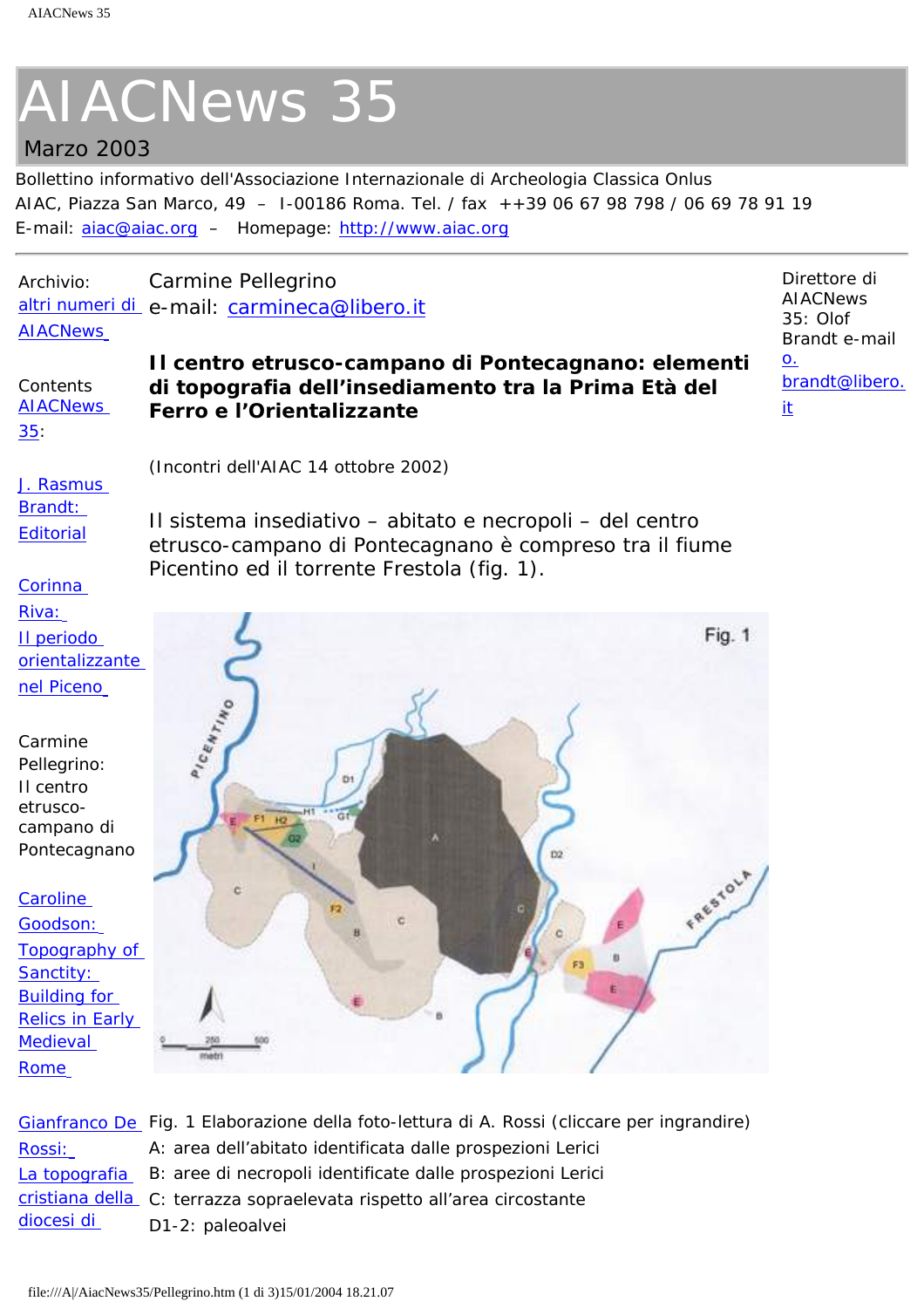[Cuma](#page-15-0) *E: necropoli della Prima Età del Ferro F1-3: aree di necropoli occupate dall'Orientalizzante Antico G: aree di necropoli occupate dall'Orientalizzante Medio H1: strada individuata con indagine archeologica H2: percorso ipotizzato in base alla disposizione delle tombe I: sistema di canalizzazioni*

> Le prospezioni Lerici e studi geomorfolofici più recenti hanno rivelato una serie di elementi orografici che, seppure di limitata consistenza, hanno condizionato le scelte insediative e lo sviluppo delle aree sepolcrali.

> L'abitato antico (A) sorge su una piattaforma travertinosa (C) definita ai lati da due paleo-alvei (D1-2): quello occidentale (D1), dopo aver costeggiato l'area dell'abitato, devia verso il Picentino, delimitando a nord un secondo e meno vistoso "alto morfologico".

> Interessanti riflessioni sullo sviluppo dell'insediamento sono suggerite dalla dislocazione delle necropoli rispetto al quadro orografico delineato.

> I sepolcreti della Prima Età del Ferro (E) si sviluppano ad una certa distanza dall'abitato di età storica, separati da esso da ampie zone libere destinate ad essere occupate da sepolture solo nelle fasi successive. Le tombe più antiche (fase 1A), in particolare, si collocano in posizione speculare in prossimità del Picentino e della Frestola; una necropoli di minore estensione (fase 1B) è situata a sud, ai margini di una terrazza inferiore della piattaforma su cui sorge l'abitato.

Una profonda trasformazione si coglie con l'inizio dell'Orientalizzante, quando all'abbandono delle precedenti aree sepolcrali corrisponde l'occupazione di nuove aree situate più a ridosso dell'abitato (F1-3). Nella necropoli occidentale, la nuova area sepolcrale (F1) è almeno in parte delimitata a sud da un fossato, ripreso nell'Orientalizzante Recente da un sistema di canalizzazioni (I). Il limite nord è invece costituito da una strada (H1) che, seguendo la direttrice del paleo-alveo, si dirige verso l'abitato; lungo il suo percorso, appena fuori l'abitato, si colloca un sepolcreto attivo almeno dalla metà del VII sec. (G1).

I dati disponibili sembrano, in conclusione, avvicinare lo sviluppo di Pontecagnano a quello di altri centri coevi dell'Italia medio-tirrenica. All'inizio dell'Età del Ferro appare già definita l'area insediativa, in cui è pianificata la distinzione fondamentale tra abitato e zona delle necropoli, queste ultime collocate ai margini. Con il passaggio all'Orientalizzante si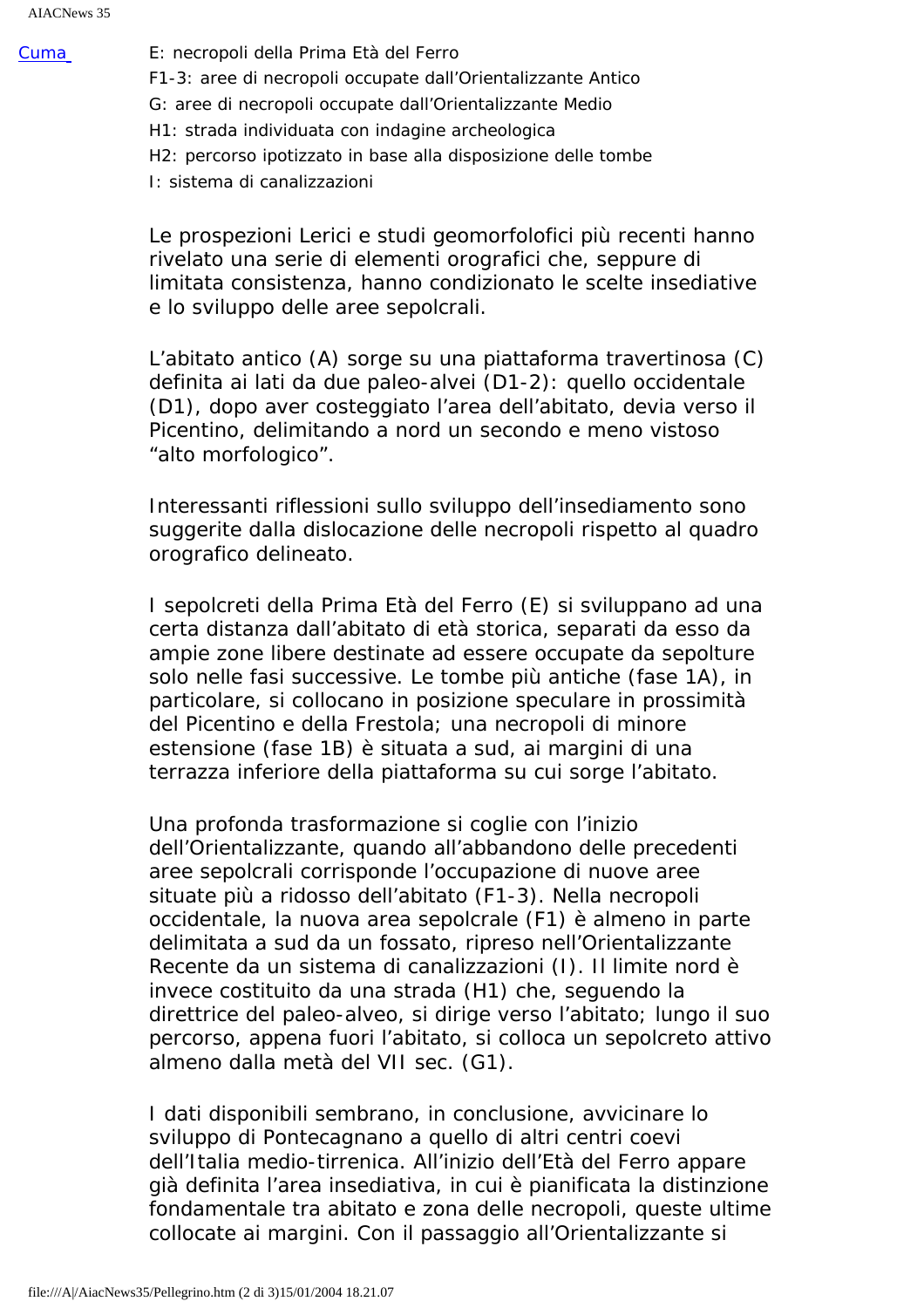realizza probabilmente una più concreta definizione dell'abitato che consente di utilizzare a scopo funerario le aree immediatamente all'esterno di esso.

 La svolta si accompagna ad altre profonde trasformazioni che traspaiono dalle necropoli: il rinnovamento della cultura materiale, l'adozione di nuove forme di auto-rappresentazione funeraria e di nuovi modelli di aggregazione topografica delle sepolture sono il segno tangibile dei cambiamenti che investono in questa fase la struttura sociale della comunità antica.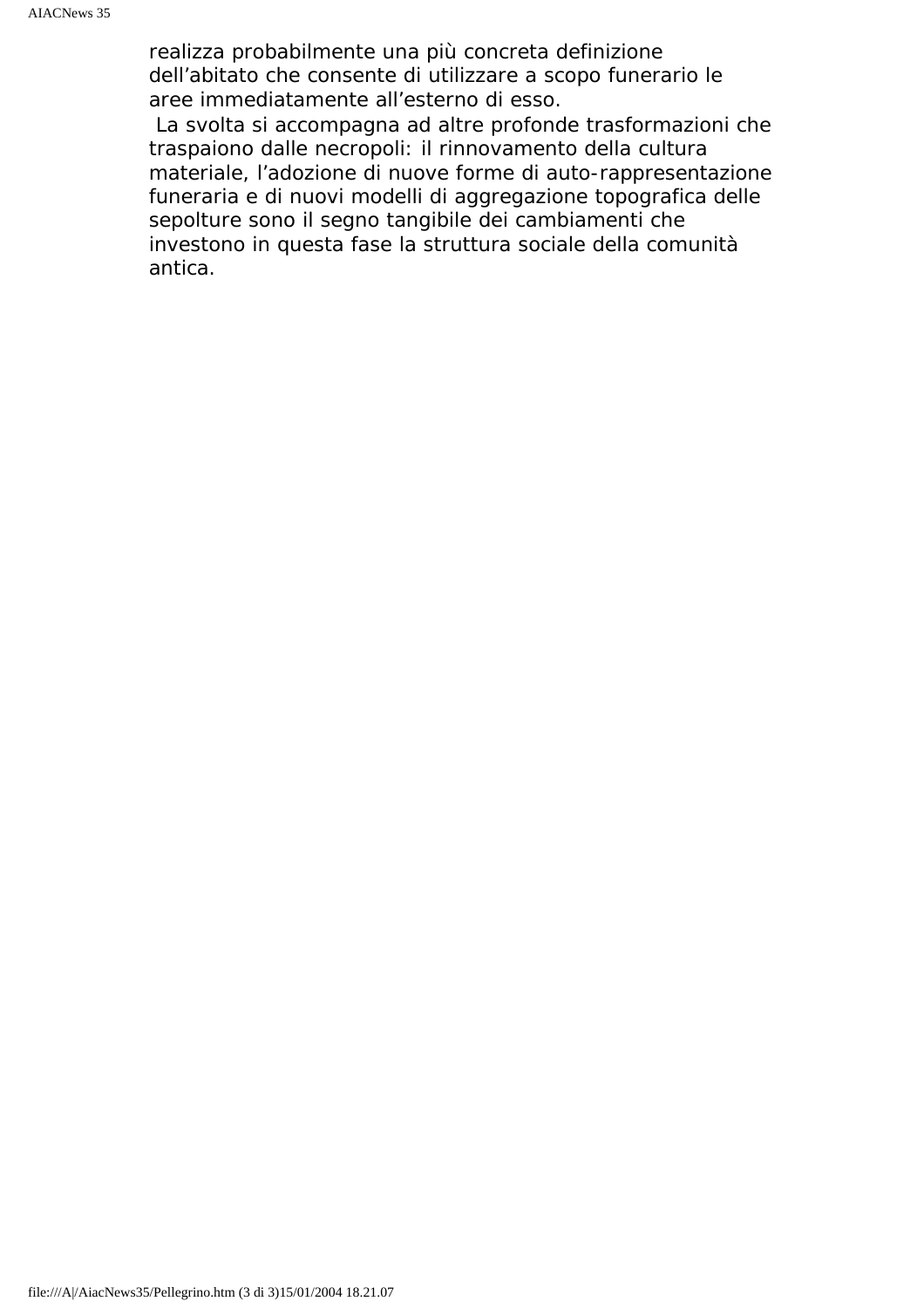### <span id="page-12-0"></span>Marzo 2003

Bollettino informativo dell'Associazione Internazionale di Archeologia Classica Onlus AIAC, Piazza San Marco, 49 – I-00186 Roma. Tel. / fax ++39 06 67 98 798 / 06 69 78 91 19 E-mail: [aiac@aiac.org](mailto:aiac@aiac.org) – Homepage: [http://www.aiac.org](http://www.aiac.org/)

> example of this use of relics is the Oratory of S. Andrea, constructed in one of the ancient mausolea at San Peter's by Pope Symmachus I (498-507?) during his papacy contested by the anti-pope Laurence. 250 years later, Pope Paul

I's (757-767) Oratory of Santa Petronilla,

| Archivio:                                                                                                                                 | Caroline Goodson                                                                                                                                                                                                                                                                                                                                                                                                                                                                        |
|-------------------------------------------------------------------------------------------------------------------------------------------|-----------------------------------------------------------------------------------------------------------------------------------------------------------------------------------------------------------------------------------------------------------------------------------------------------------------------------------------------------------------------------------------------------------------------------------------------------------------------------------------|
| altri numeri di                                                                                                                           | e-mail: cg202@columbia.edu                                                                                                                                                                                                                                                                                                                                                                                                                                                              |
| <b>AIACNews</b>                                                                                                                           |                                                                                                                                                                                                                                                                                                                                                                                                                                                                                         |
| Contents<br><b>AIACNews 35:</b>                                                                                                           | <b>Topography of Sanctity: Building for</b><br><b>Relics in Early Medieval Rome</b>                                                                                                                                                                                                                                                                                                                                                                                                     |
| J. Rasmus Brandt:                                                                                                                         | (Incontri dell'AIAC 11 novembre 2002)                                                                                                                                                                                                                                                                                                                                                                                                                                                   |
| <b>Editorial</b>                                                                                                                          | Examination of the evidence for relic<br>translations into the city of Rome in the early                                                                                                                                                                                                                                                                                                                                                                                                |
| Corinna Riva:                                                                                                                             | middle ages suggests that the pattern of                                                                                                                                                                                                                                                                                                                                                                                                                                                |
| Il periodo                                                                                                                                | sanctoral veneration was more complicated                                                                                                                                                                                                                                                                                                                                                                                                                                               |
|                                                                                                                                           | orientalizzante nel than previously believed. Relic policy in Rome                                                                                                                                                                                                                                                                                                                                                                                                                      |
| Piceno                                                                                                                                    | has been long viewed as a restrained practice,<br>following the letters of Popes Hormisdas (514-                                                                                                                                                                                                                                                                                                                                                                                        |
| Carmine<br>Pellegrino:<br>Il centro etrusco-<br>campano di<br>Pontecagnano<br>Caroline<br>Goodson:<br>Topography of<br>Sanctity: Building | 523) and Gregory I (590-604) who described<br>Roman custom as the making of contact relics<br>at the tombs of saints rather than the<br>dismembering and distributing holy bodies.<br>However, analysis of pilgrims' itineraries,<br>epigraphy, papal letters, and the Liber<br>Pontificalis has made evident that there was a<br>traffic of relics, both of Roman saints sent out<br>and of non-Roman saints brought into the city.<br>These translations of relics, which were housed |
| for Relics in Early<br>Medieval Rome                                                                                                      | in shrines in basilical and titular churches alike<br>were brought about by various popes, often to<br>stress Episcopal authority.                                                                                                                                                                                                                                                                                                                                                      |
| Gianfranco De<br>Rossi:<br>La topografia<br>cristiana della                                                                               | Relics of a saint not only represented the<br>universal family of martyrs of Christ, but also<br>topographical and political aspects of the sites<br>where he had been venerated. A fundamental                                                                                                                                                                                                                                                                                         |

Direttore di AIACNews 35: Olof Brandt e-mail [o.](mailto:o.brandt@libero.it) [brandt@libero.it](mailto:o.brandt@libero.it)

[diocesi di Cuma](#page-15-0)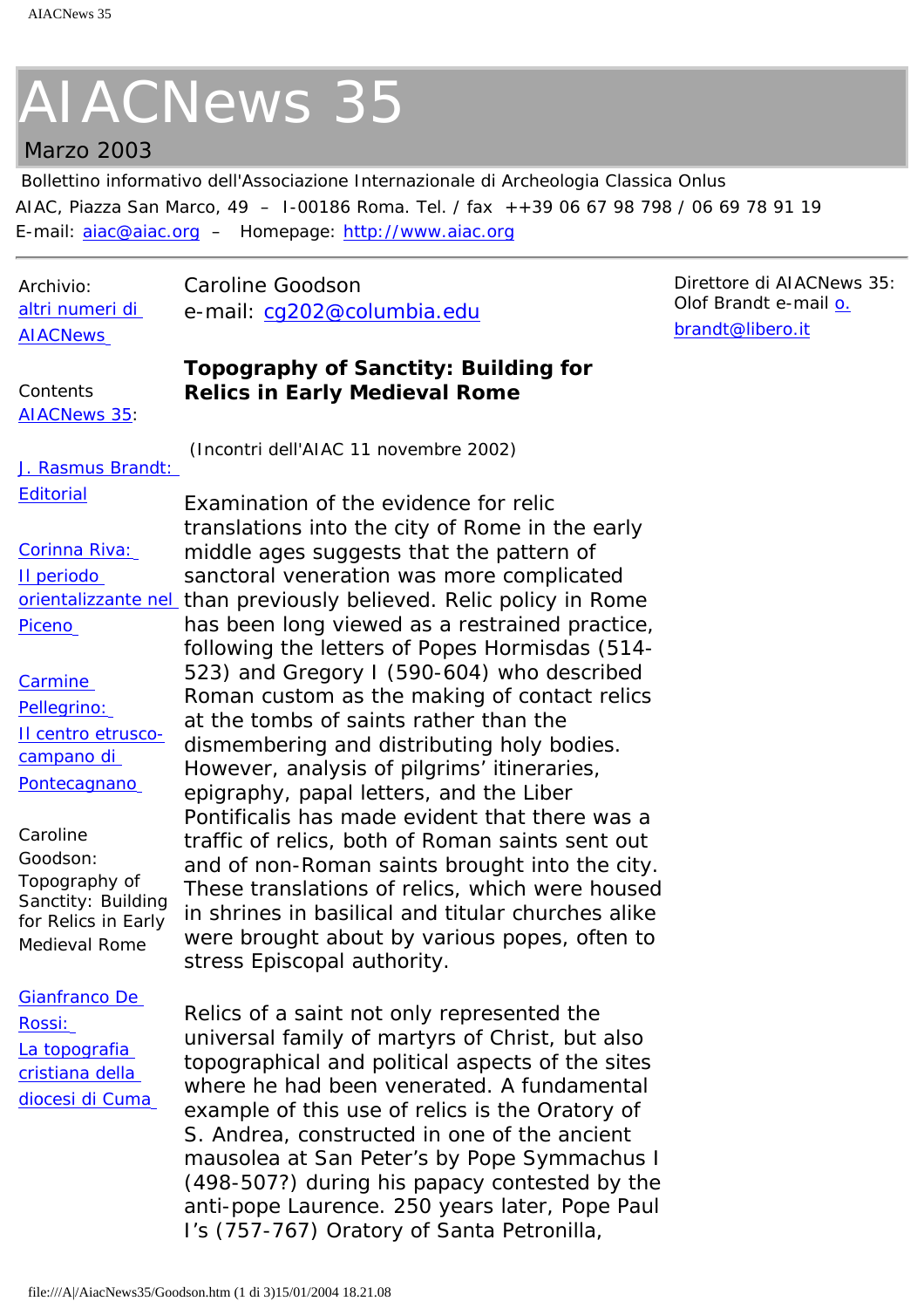housed in the neighboring mausoleum attests to that pope's use of relics to proclaim his allegiance to the Frankish house, who had taken Petronilla as a patron saint.

The bishops of Rome also collected and circulated relics of saints within the network of allied dioceses. As the patterns for venerating saints developed in the course of the fifth and sixth centuries, stories of the saints' travails were codified in Vitae and Passiones, and the particular aspects of a saint's virtue could affect the use of his relics. For example, relics of the Roman warrior saint Sebastian were used by Gregory I to exorcise formerly Arian churches in Rome, such as Sant' Agata dei Goti, and later were brought to the church of San Pietro in Vincoli to fight plague in the city during the seventh century. When Paschal I (817-824) translated the bodies of Santa Cecilia and Santa Prassede to their respective titular churches in Rome, he appears to have associated himself with those saints as they were known from their Vitae: both collected bodies of martyred Christians and gave them proper burial, and both founded churches with the help of their papal confessors.

Other instances of relic translations in Rome suggest a different kind of use: shrines for family members of the pope. John IV (640- 642) sent for bodies of saints from the Dalmatian coast after its conquest by the Avars, and placed them in a chapel at the Lateran Baptistery, dedicated to his Dalmatian father's onomastic saint, San Venanzio. His successor Pope Theodore (642-649) translated the bodies of Saints Primus and Felicianus to the church of San Stefano on the Celio, where he also placed the body of his father. Pope Paschal I placed the body of his mother Theodora in the chapel of San Zeno at Santa Prassede along with a selection of the some 2,300 relics he translated to that church. In this sense, papal use of relics does not differ significantly from other Episcopal use of relics to aid in the salvation of family members – as early as the fourth century, Bishop Ambrose of Milan had placed the body of his brother in the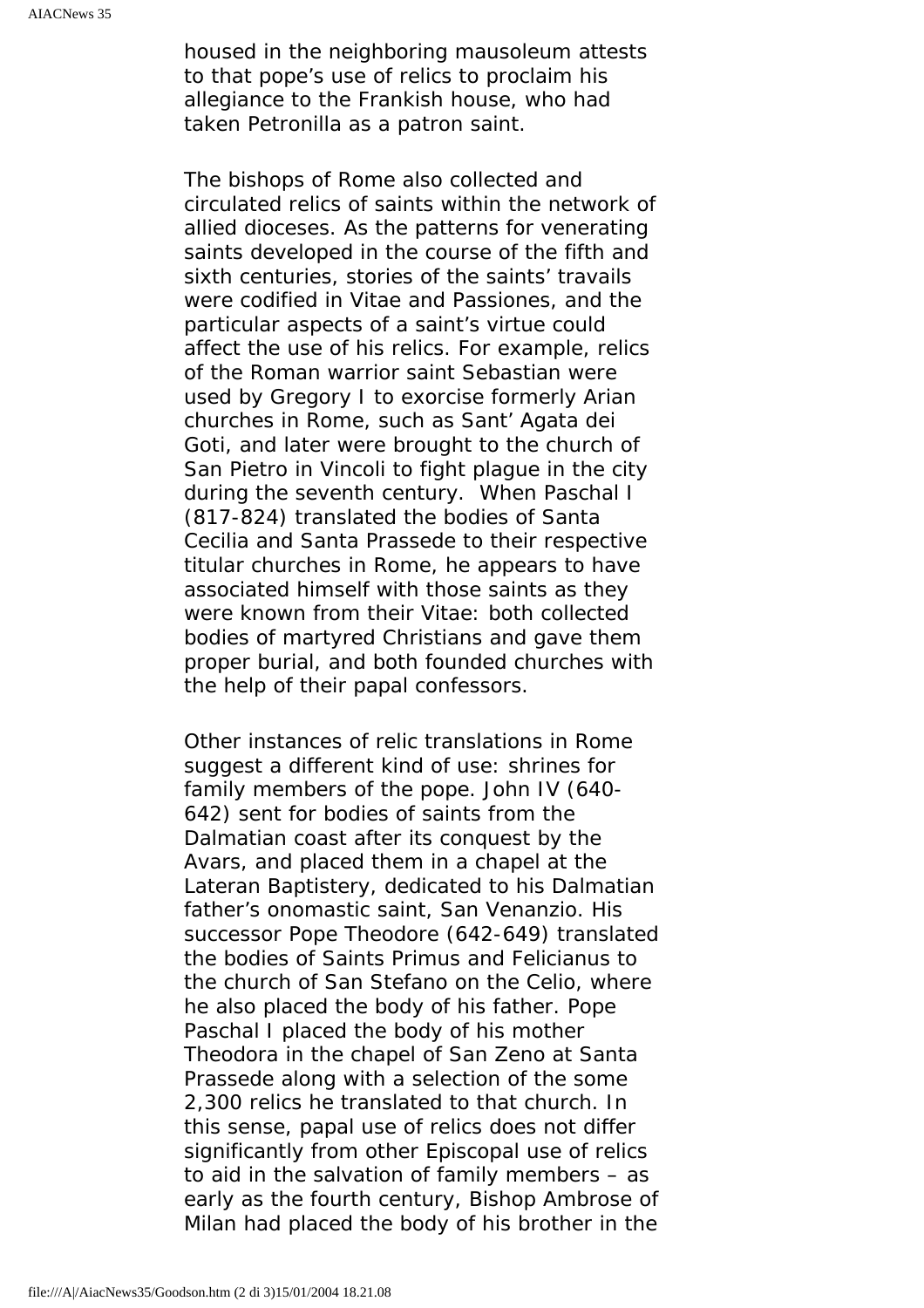tiny church of San Vittore in Ciel d'Oro with the newly translated body of San Vittore.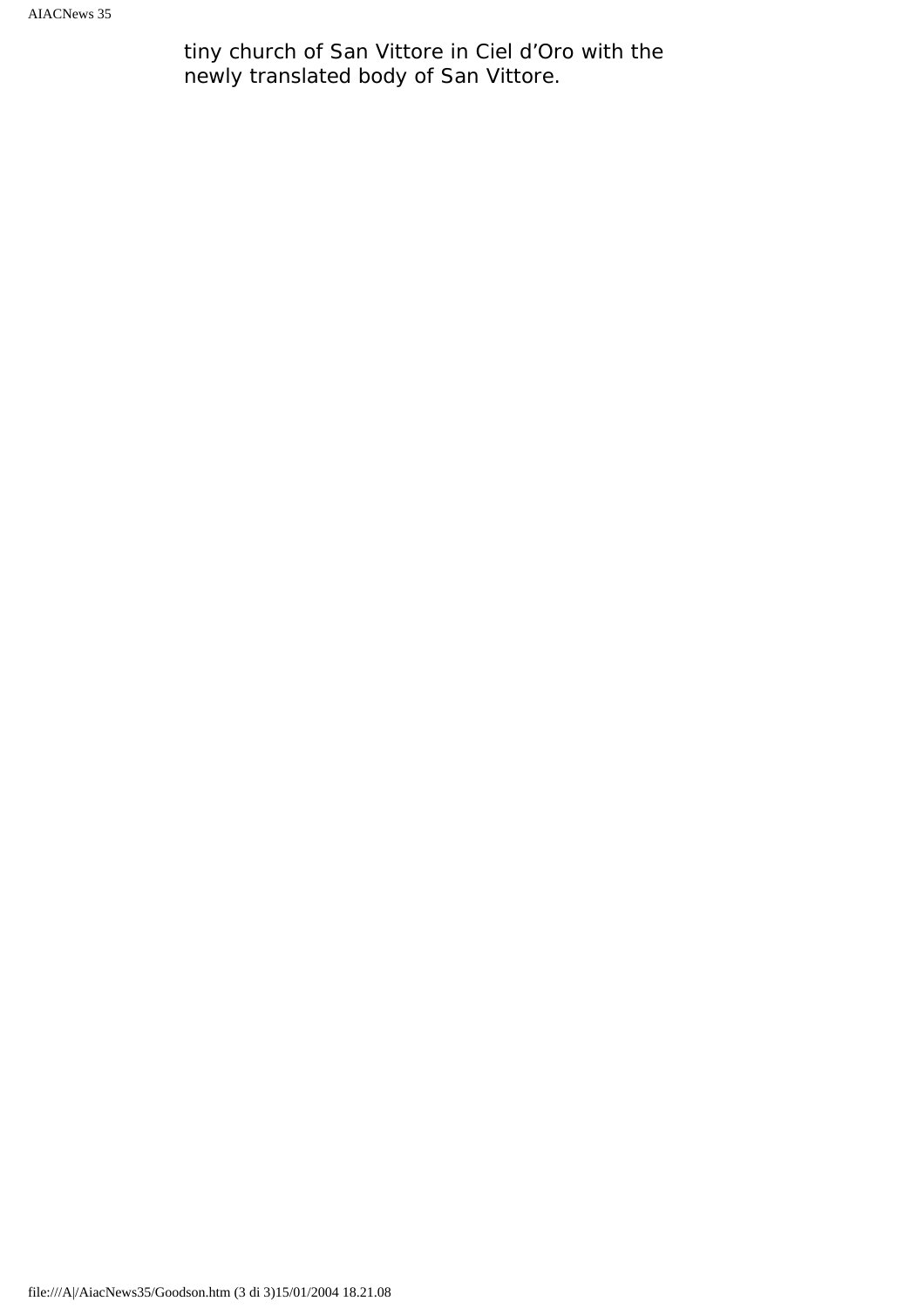### <span id="page-15-0"></span>Marzo 2003

Bollettino informativo dell'Associazione Internazionale di Archeologia Classica Onlus AIAC, Piazza San Marco, 49 – I-00186 Roma. Tel. / fax ++39 06 67 98 798 / 06 69 78 91 19 E-mail: [aiac@aiac.org](mailto:aiac@aiac.org) – Homepage: [http://www.aiac.org](http://www.aiac.org/)

| Archivio:                                                                                                                                                                                                                           | Gianfranco De Rossi                                                                                                                                                                                                                                                                                                                                                                                                                                                                                                                                                                                                                                                                                                                                                                                        | Direttore di AIACNews     |
|-------------------------------------------------------------------------------------------------------------------------------------------------------------------------------------------------------------------------------------|------------------------------------------------------------------------------------------------------------------------------------------------------------------------------------------------------------------------------------------------------------------------------------------------------------------------------------------------------------------------------------------------------------------------------------------------------------------------------------------------------------------------------------------------------------------------------------------------------------------------------------------------------------------------------------------------------------------------------------------------------------------------------------------------------------|---------------------------|
| altri numeri di                                                                                                                                                                                                                     | E-mail: gderossi@interfree.it                                                                                                                                                                                                                                                                                                                                                                                                                                                                                                                                                                                                                                                                                                                                                                              | 35: Olof Brandt e-mail o. |
| <b>AIACNews</b>                                                                                                                                                                                                                     |                                                                                                                                                                                                                                                                                                                                                                                                                                                                                                                                                                                                                                                                                                                                                                                                            | brandt@libero.it          |
| Contents<br><b>AIACNews 35:</b>                                                                                                                                                                                                     | La topografia cristiana della diocesi di<br>Cuma                                                                                                                                                                                                                                                                                                                                                                                                                                                                                                                                                                                                                                                                                                                                                           |                           |
| J. Rasmus Brandt:<br><b>Editorial</b><br>Corinna Riva:<br>Il periodo<br>orientalizzante nel<br>Piceno<br>Carmine<br>Pellegrino:<br>Il centro etrusco-<br>campano di<br>Pontecagnano<br><b>Caroline</b><br>Goodson:<br>Topography of | (Incontri dell'AIAC 11 novembre 2002)<br>Cuma è posta nella regione dei Campi Flegrei,<br>nell'area occidentale del Golfo di Napoli. La<br>ricerca sulla topografia cristiana della sua<br>diocesi viene svolta per il Pontificio Istituto di<br>Archeologia Cristiana, sotto la guida del prof.<br>Philippe Pergola; essa è la prosecuzione di una<br>ricerca sulla topografia medievale dei Campi<br>Flegrei svolta come dottorato in archeologia<br>post-classica presso l'Università di Roma "La<br>Sapienza" sotto la guida della prof. Letizia<br>Ermini Pani.<br>La prima attestazione di un vescovo a Cuma è<br>datata al sinodo romano del 465. Dopo varie<br>vicende storiche, Cuma verrà abbandonata e<br>non più ripopolata; la domenica 25 febbraio<br>1207 vengono asportate le reliquie dei |                           |
| <b>Sanctity: Building</b><br>for Relics in Early<br><b>Medieval Rome</b><br>Gianfranco De<br>Rossi:<br>La topografia<br>cristiana della<br>diocesi di Cuma                                                                          | principali santi Massimo e Giuliana e traslate a<br>Napoli.<br>La problematica più importante che viene<br>affrontata è il riuso, la riconversione e<br>l'abbandono dei nuclei topografici d'età<br>classica: in particolare a Cuma le principali<br>testimonianze monumentali paleocristiane si<br>inseriscono all'interno di edifici pubblici, cioè i<br>templi dell'acropoli e una galleria stradale. Esse<br>sono ancora da considerarsi inedite. Il progetto<br>di ricerca riguarda il loro studio approfondito ed<br>il loro inserimento nella storia del paesaggio<br>urbano.                                                                                                                                                                                                                       |                           |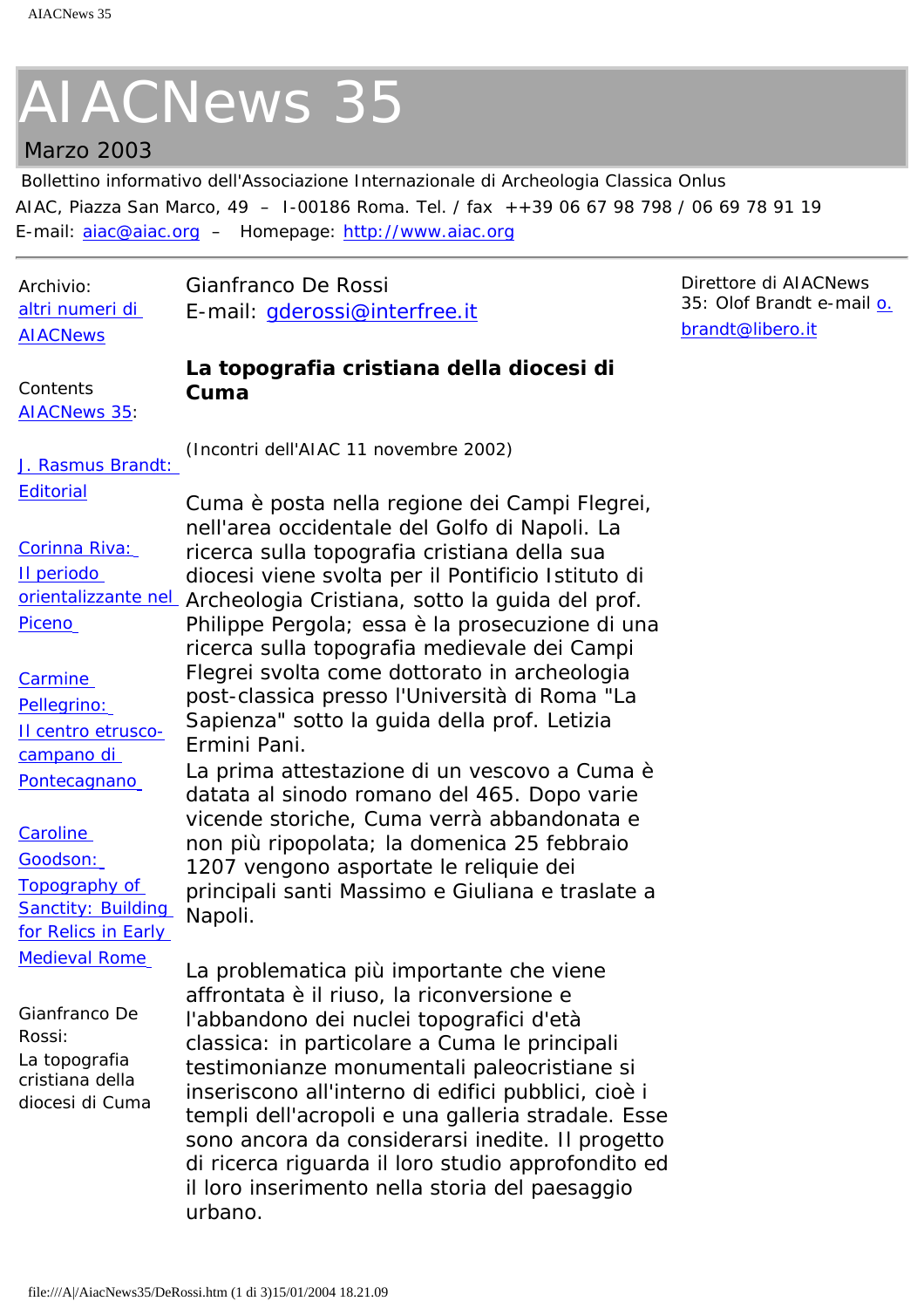L'acropoli greca e poi romana di Cuma era organizzata in due terrazze: la terrazza inferiore occupata dal Santuario di Apollo e dagli edifici connessi al santuario; la terrazza superiore, posta sulla cima dell'altura, occupata da un altro grande tempio ancora d'incerto riconoscimento. La riconversione dell'acropoli di Cuma in castrum e la trasformazione in chiese dei suoi due principali templi è certamente uno dei più importanti dati storici e archeologici sul passaggio dall'età classica all'altomedioevo presenti nell'area flegrea.

Sul luogo del Tempio posto sulla terrazza superiore dell'acropoli, cd. di Giove, viene ad impiantarsi un luogo di culto cristiano, che le fonti ci indicano in età medievale come la chiesa cattedrale dedicata a S. Massimo. Nella cella, che conserva in alzato le murature d'età romana, viene edificato un altare sulla parete di fondo. Un ambiente alle spalle della cella trasformata in chiesa, diviene il battistero, ponendo al centro un notevole fonte battesimale circolare in blocchi di tufo rivestito di lastre di marmo. Nell'area del tempio c'è una generale riorganizzazione degli spazi con la creazione di nuovi ambienti, tra cui tre cappelle absidate in una delle quali, posta nelle vicinanze del battistero, è ricavata presumibilmente una tomba venerata.

Il tempio principale nel Santuario di Apollo posto sulla terrazza inferiore dell'acropoli fu anch'esso trasformato in chiesa. Non si sono però conservate strutture murarie, distrutte negli scavi del 1911. Restano le sepolture scavate nel pavimento, ca. 80 forme pavimentali, con due diversi orientamenti (soprattutto est/ovest). La presenza di tombe ricavate sulla completa rasatura di alcuni muri è la prova che si intervenne pesantemente sul tempio pagano, secondo una pratica che risulta essere abbastanza rara nella casistica italiana di V e VI secolo. Dubbia è l'interpretazione come fonte battesimale di una vasca ottagonale in cementizio con cortina in laterizio, posta ad obliterare un presumibile ingresso del tempio d'età romana.